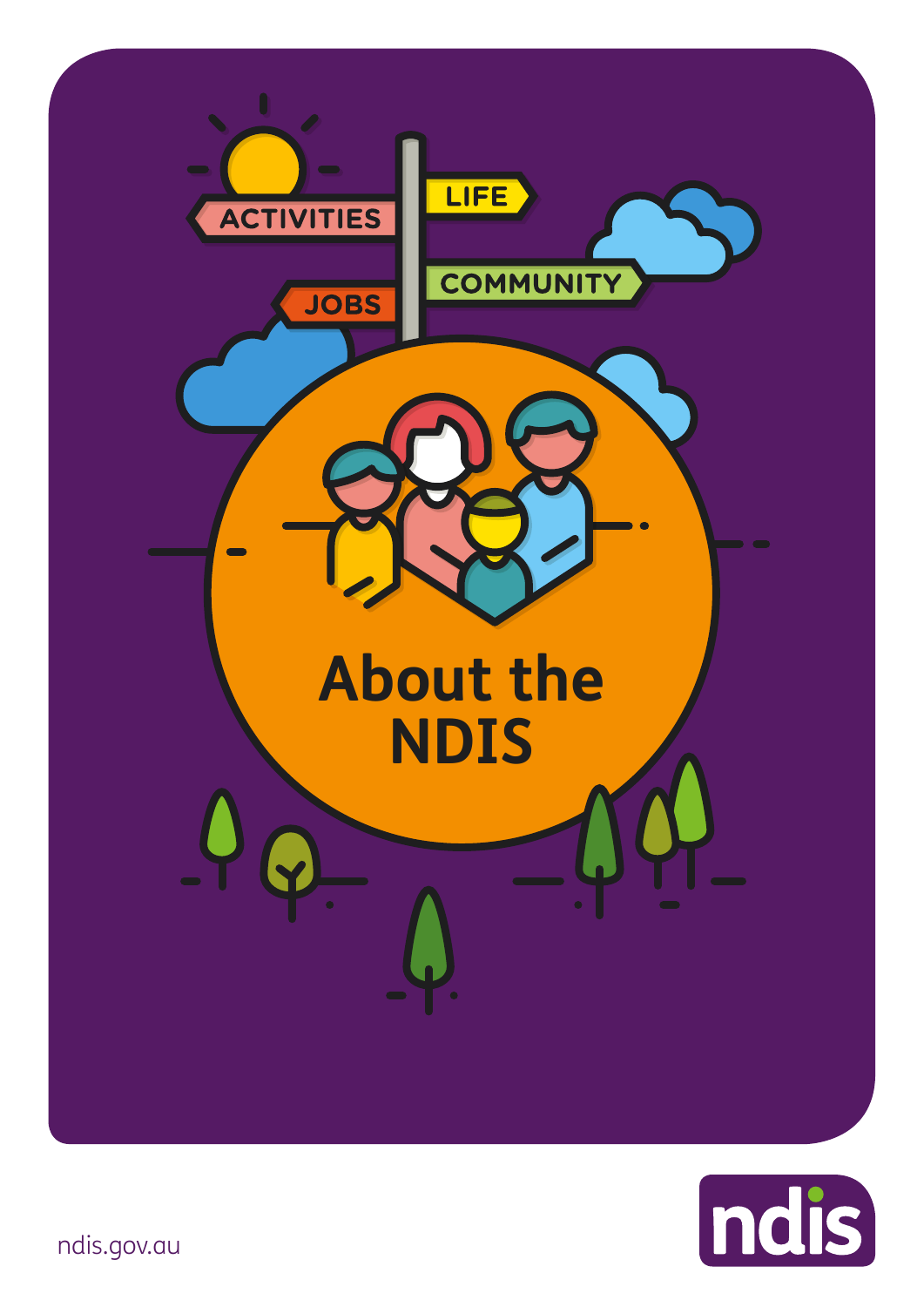# **The National Disability Insurance Scheme (also called the NDIS) is the new way of providing disability support.**

The NDIS will provide all Australians under the age of 65 who have a permanent and significant disability with the reasonable and necessary supports they need to enjoy an ordinary life.

The NDIS will help people with disability achieve their goals. This may include greater independence, community involvement, employment and improved wellbeing.





As an insurance scheme, the NDIS takes a lifetime approach, investing in people with disability early to improve their outcomes later in life.

The NDIS also provides people with disability, their family and carers with information and referrals to existing support services in the community.

By 2019, the NDIS will support about 460,000 Australians with disability.









# **Can I access the NDIS?**

To become an NDIS participant a person must:

- $\blacktriangledown$  Have a permanent disability that significantly affects their ability to take part in everyday activities;
- 

 $\triangleleft$  Be aged less than 65 when they first enter the NDIS;

 $\bigvee$  Be an Australian citizen or hold a permanent visa or a Protected Special Category visa; and



 $\blacksquare$  Live in Australia where the NDIS is available.

The NDIS is being introduced progressively around Australia from 1 July 2016.

### **Can I still receive support if I do not meet the access requirements for the NDIS?**

A person does not have to be an NDIS participant to receive support from the NDIS.



The NDIS will connect people with disability, their families and carers, including people who are not NDIS participants, to disability and mainstream supports in their community.

To find out more about information, links and referrals to community and mainstream support services visit [www.ndis.gov.au](http://www.ndis.gov.au) or call 1800 800 110.

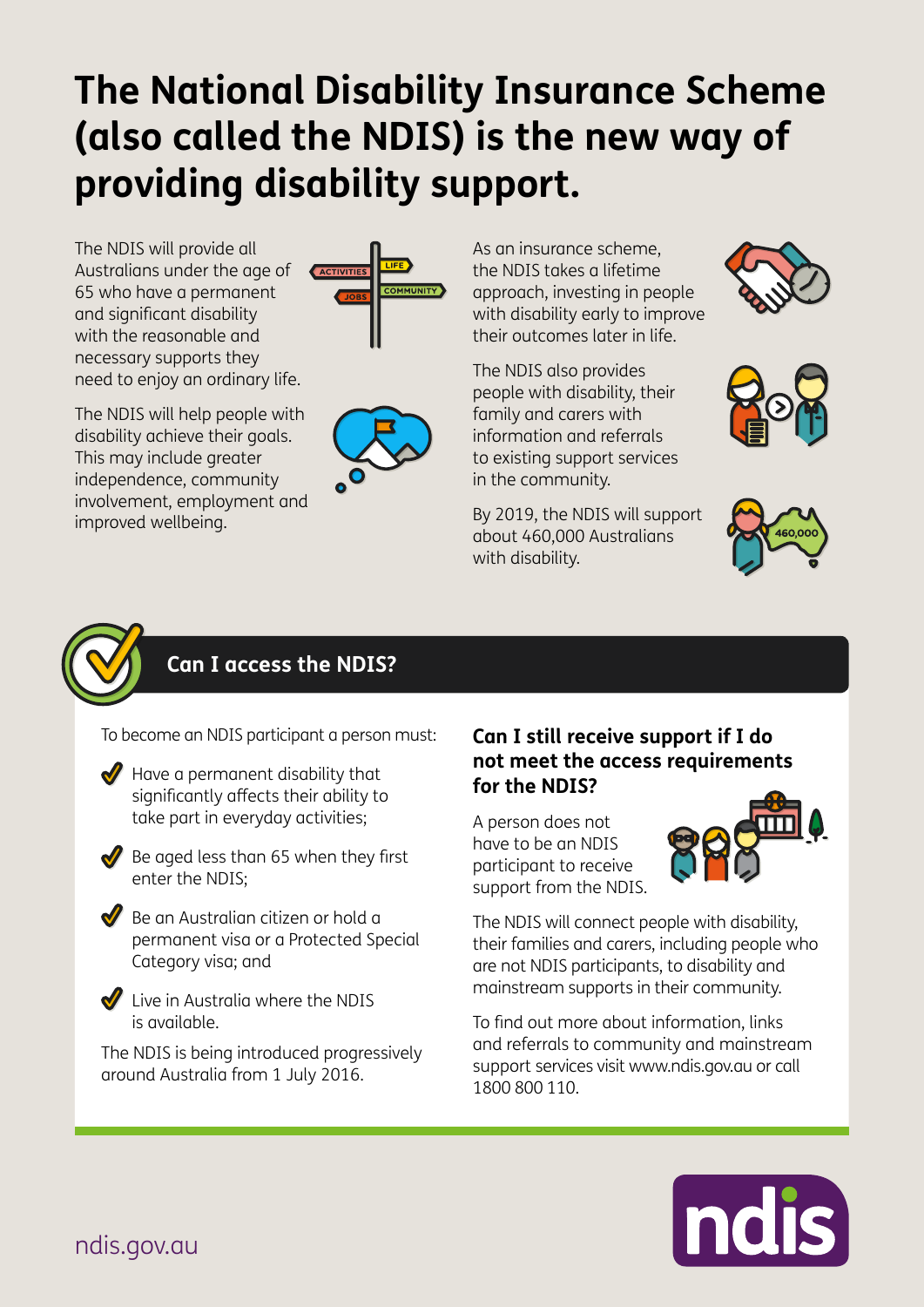## **When will the NDIS be available in my area?**

The NDIS began in a number of trial sites around Australia from July 2013.

The NDIS is being rolled out gradually around the rest of Australia from 1 July 2016.

The NDIS is being introduced in stages around Australia to ensure it is successful and sustainable because it is a major change. Your existing supports will remain in place until the NDIS is available in your area.

People will enter the NDIS differently depending on where they live, how old they are and the type of support they currently receive. In some states and territories, the NDIS will be rolled out by area while in others people will enter by age groups.

To find out when the NDIS is coming to your area visit [www.ndis.gov.au](http://www.ndis.gov.au) or call 1800 800 110.





# **Why is the NDIS important?**

#### **Why do we need the NDIS?**

People with disability have the same right as other Australians to determine their best interests and to have choice and control over their lives.

The NDIS recognises that everyone's needs and goals are different.

The NDIS provides people with individualised support and the flexibility to manage their supports to help them achieve their goals and enjoy an ordinary life.



The NDIS replaces a disability system that was unfair and inefficient with a new, national system that is world-leading, equitable and sustainable.

This provides certainty and consistency for people with disability, their families and carers.

Australians will now have peace of mind that if their child or loved one is born with or acquires a significant disability that is likely to be with them for life they will get the support they need, when they need it.

#### **Why an insurance scheme?**

The NDIS is social insurance, not welfare. As an insurance scheme, the NDIS takes a lifetime approach to



support, investing in people with disability early to improve their outcomes later in life.